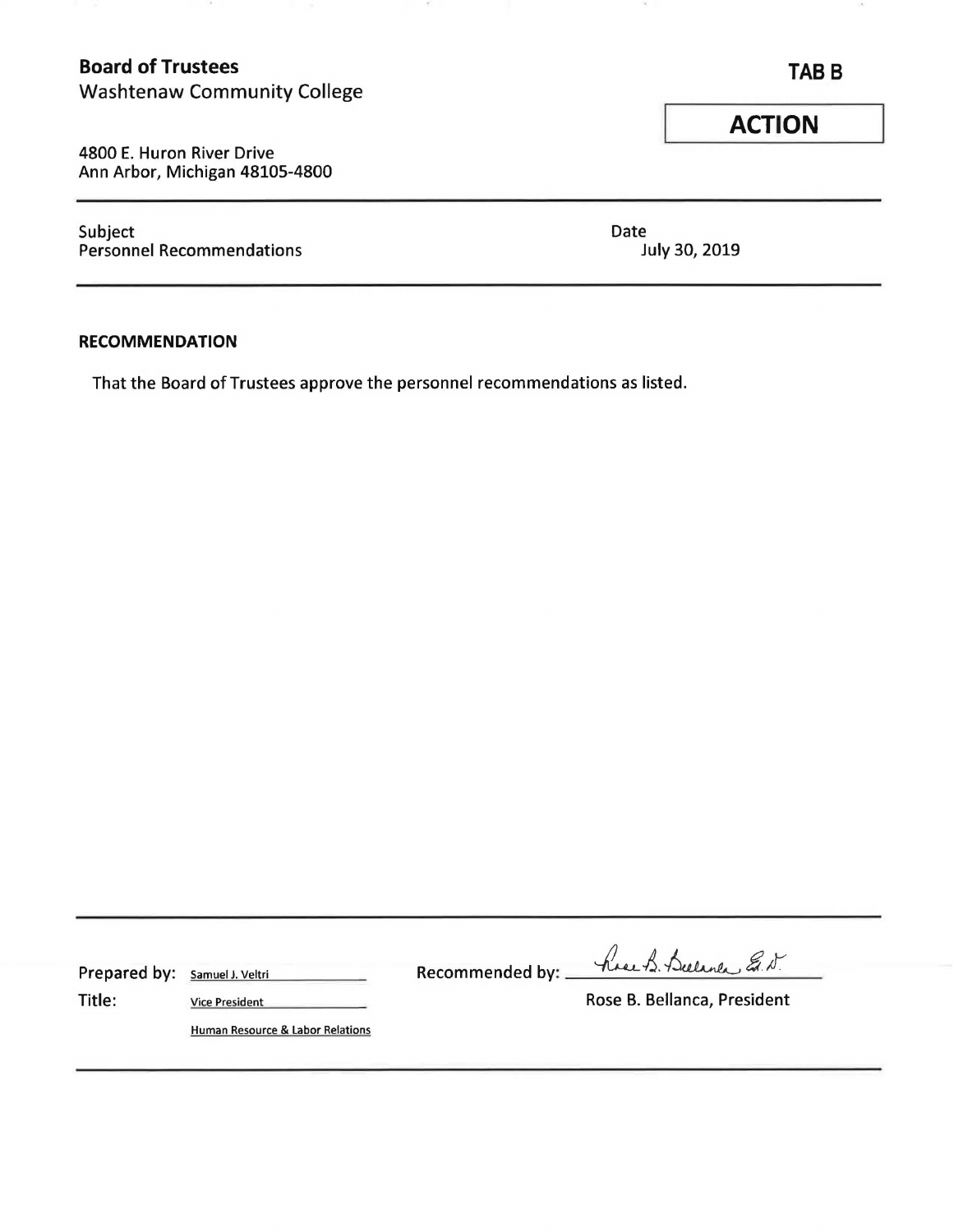# PERSONNEL RECOMMENDATIONS July 2019

### I**Economic** & **Community Development**

#### **Part-Time New Hires**

*Independent Staff*  **Leonia Gregory,** PT Proctor, \$14.84

#### I**instruction**

#### **Part-Time New Hires**

*Faculty* - *Classified*& *Professional Services Personnel*  **Kraig Kourt,** Police Academy, \$35.53 hourly **Joon Hur,** Police Academy, \$35.53 hourly **Robert Pfannes,** Police Academy, \$35.53 hourly **William Prestidge,** Police Academy, \$35.53 hourly **Dennis Szymankiewicz,** Police Academy, \$35.53 hourly **Brad Kourt,** Police Academy, \$35.53 hourly **Chris Kinaschuk,** Police Academy, \$35.53 hourly **Adam Bender,** Laboratory Assistant-Physical Sciences, \$19.78 hourly

*Support Staff*  **Sean Sangster,** Support Staff, \$12.91 hourly **Craig Popkowski,** Support Staff, \$14.84 hourly **Andrew Stewart,** Support Staff-Ironworker, \$14.84 hourly **Aaron Murphy,** Support Staff-Ironworker, \$14.84 **Daniel Gilley,** Support Staff-Transportation Tech, \$12.91 hourly

#### I**Student** & **Academic Services**

No Report

I **Finance** 

**Full-Time New Hires**  *Independent Staff*  **Teri Hernandez,** Accounts Receivable Technical Assistant, \$17.13 hourly

Replacement

**Part-Time New Hires**  *Support Staff*  **Susan Mieras,** PT Cashier, \$14.84 hourly

 $\mathbf{1}$